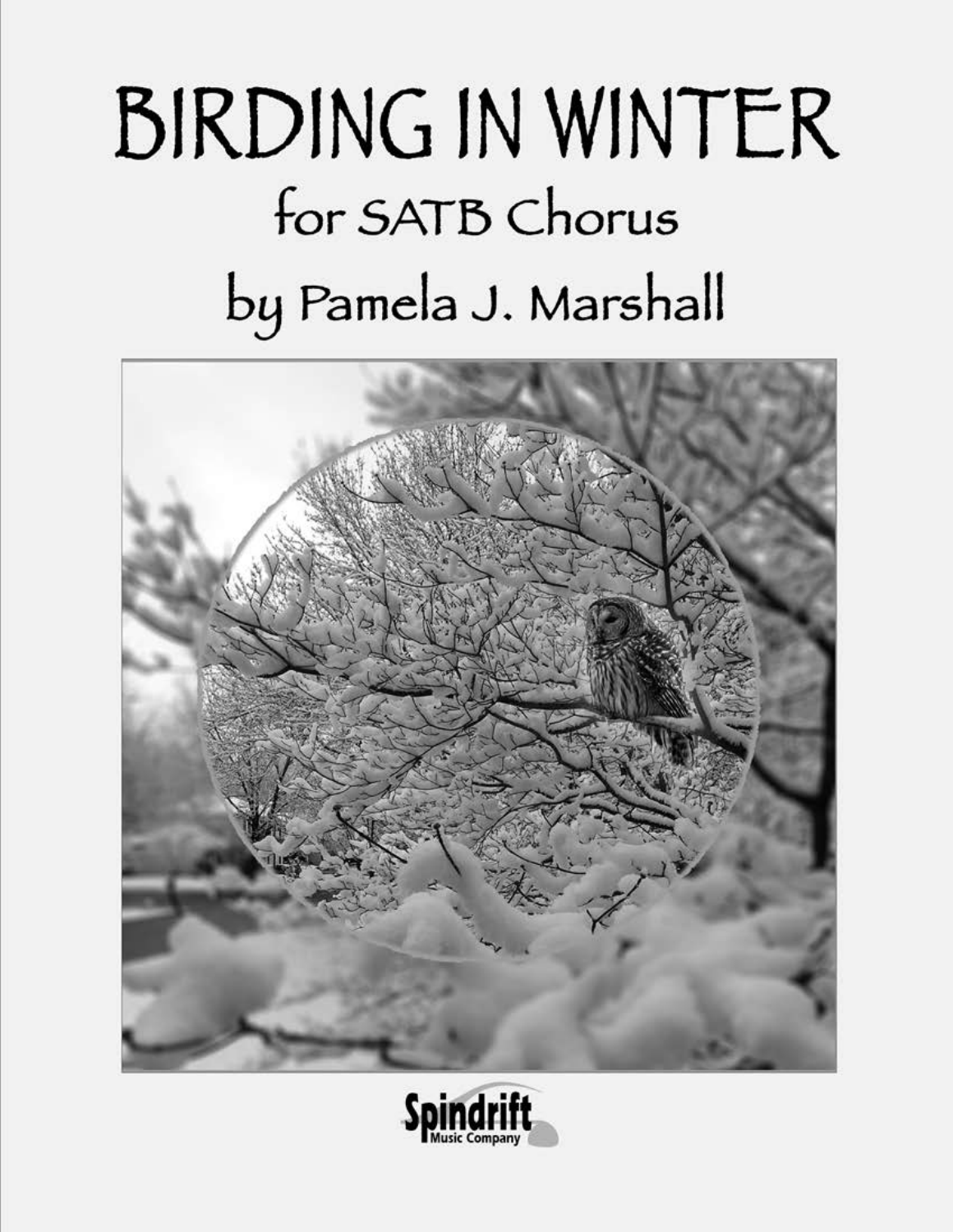# Birding in Winter

by Susan Edwards Richmond

Empty yourself of expectation, the flutter of common creatures. Nothing will be close.

Leave behind pencil and list. But keep the book. Be sure your layers match the earth—

silk sheath for ice, wool for snow, down for air,

master the cold with the same firm hands your raise each year to the spring.

Then be prepared to stand immobile for hours in the snow fields

where the temperatures hover lower than a harrier's flight.

Be prepared to read nothing but patterns, configurations, the absence of color in coverts and wings.

Go alone if you can, or with someone who shares your aptitude for patience,

someone who can gather in her own silence, as the scope pans ice floes, as the flocks recede

and the air at the edges of sight shimmers and shimmers.

"Birding in Winter" from Birding in Winter, poems by Susan Edwards Richmond, Finishing Line Press, 2006. Used with Ms. Richmond's kind permission. www.susanedwardsrichmond.com/

Cover design by Kathy Galdi.

## Notes

I've been enchanted by Susan's poem for years, waiting for the opportunity and the ensemble that could help me turn it into music. It expresses so well the cold necessities of birding in wintertime, with a subtle undercurrent of why we birdwatchers would put up with winter cold for the thrill of a sighting, whether it's an unusual bird or an ordinary bird found in a special place.

Mostly, the music follows the rhythm of the spoken words. My setting alternates between big declarative moments and textures to evoke a mood. The declarations might slip in and out of unison/octaves ("master the cold..."). The textural sections vary between almost modal with chromatic inflections (for example, "nothing but patterns,...") and more chromatic (the descending version of "silk sheath for ice..."). In the end, the snow and ice and feelings of cold dissolve in a musical texture of shimmering light.

*Birding in Winter* is for SATB chorus, with a soprano divisi passage and brief solo passages near the end, which could be sung as a section. Although intended to be acapella, you can use supporting doubling with piano, in full or just occasional supporting notes.

The music was premiered in November 2019 in Somerville and Cambridge, MA, USA by Triad: Boston's Choral Collective, conducted by Charles Turner. (triadchoir.org)

In 2021, *Birding in Winter* was accepted into Project : Encore, which promotes subsequent performances for choral music that has been premiered. (projectencore.org)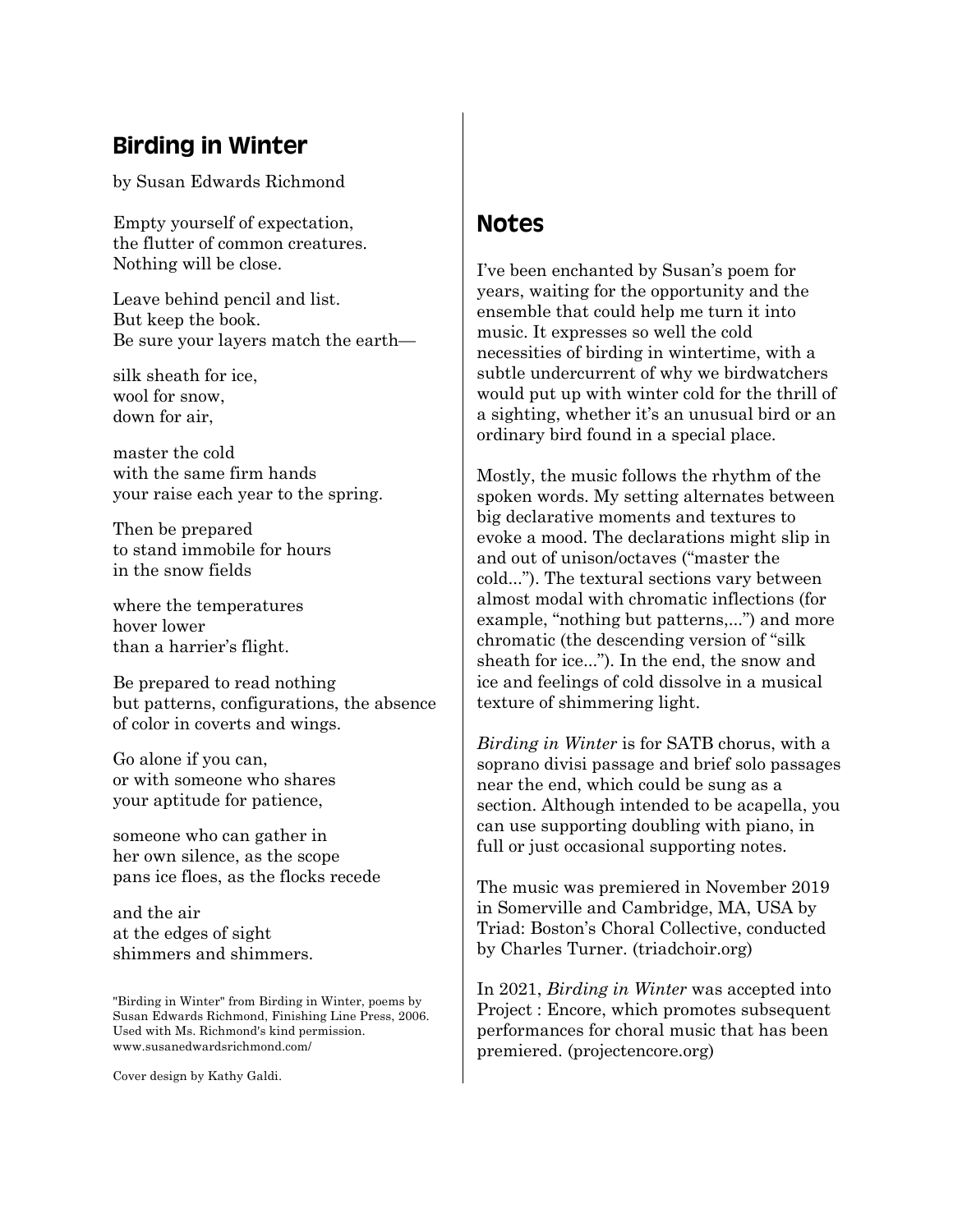# **Birding in Winter**

### Susan Edwards Richmond **Pamela J. Marshall**



"Birding in Winter" from *Birding in Winter*, poems by Susan Edwards Richmond, Finishing Line Press, 2006. Used with Ms. Richmond's kind permission.

©2019 Pamela J. Marshall. www.spindrift.com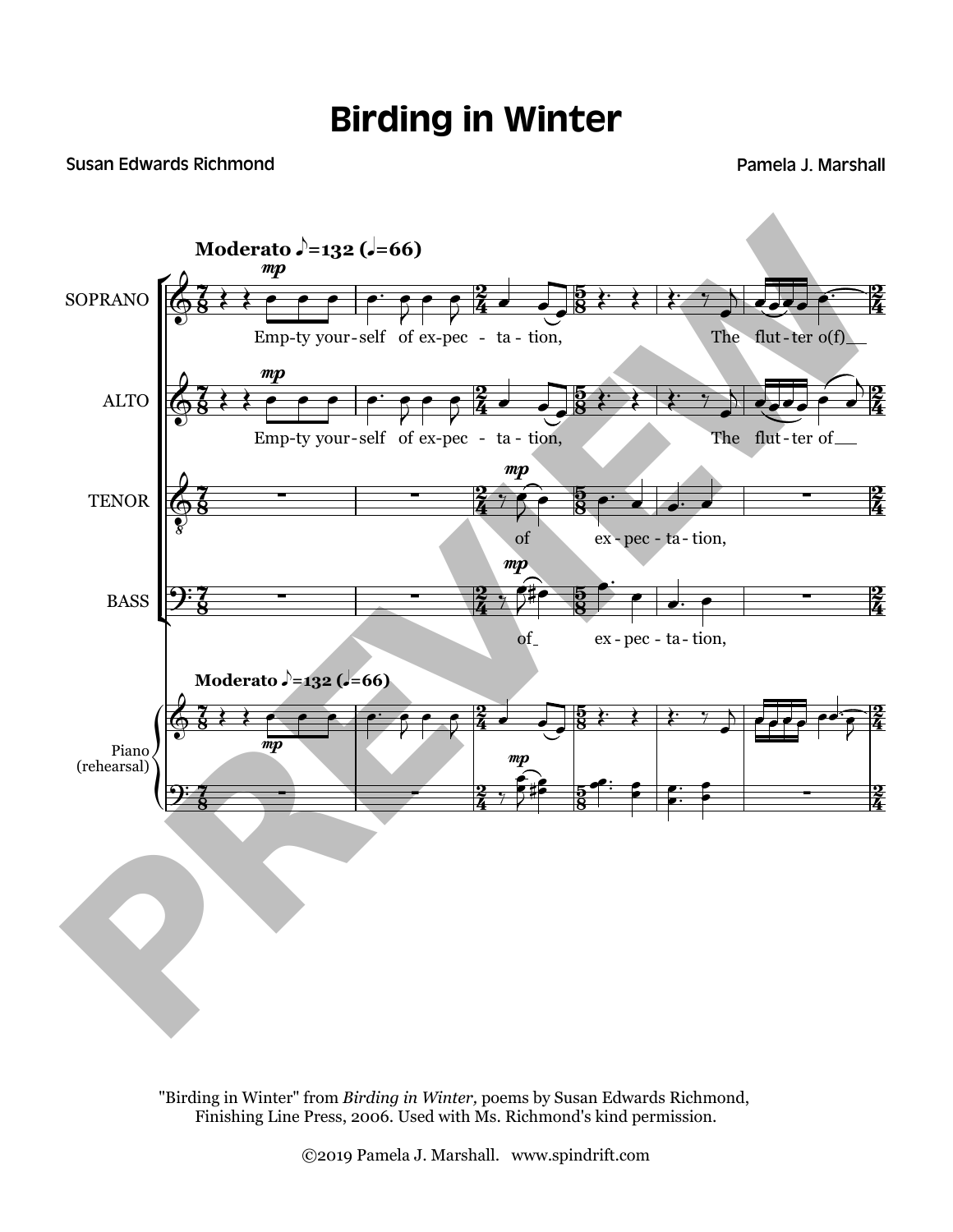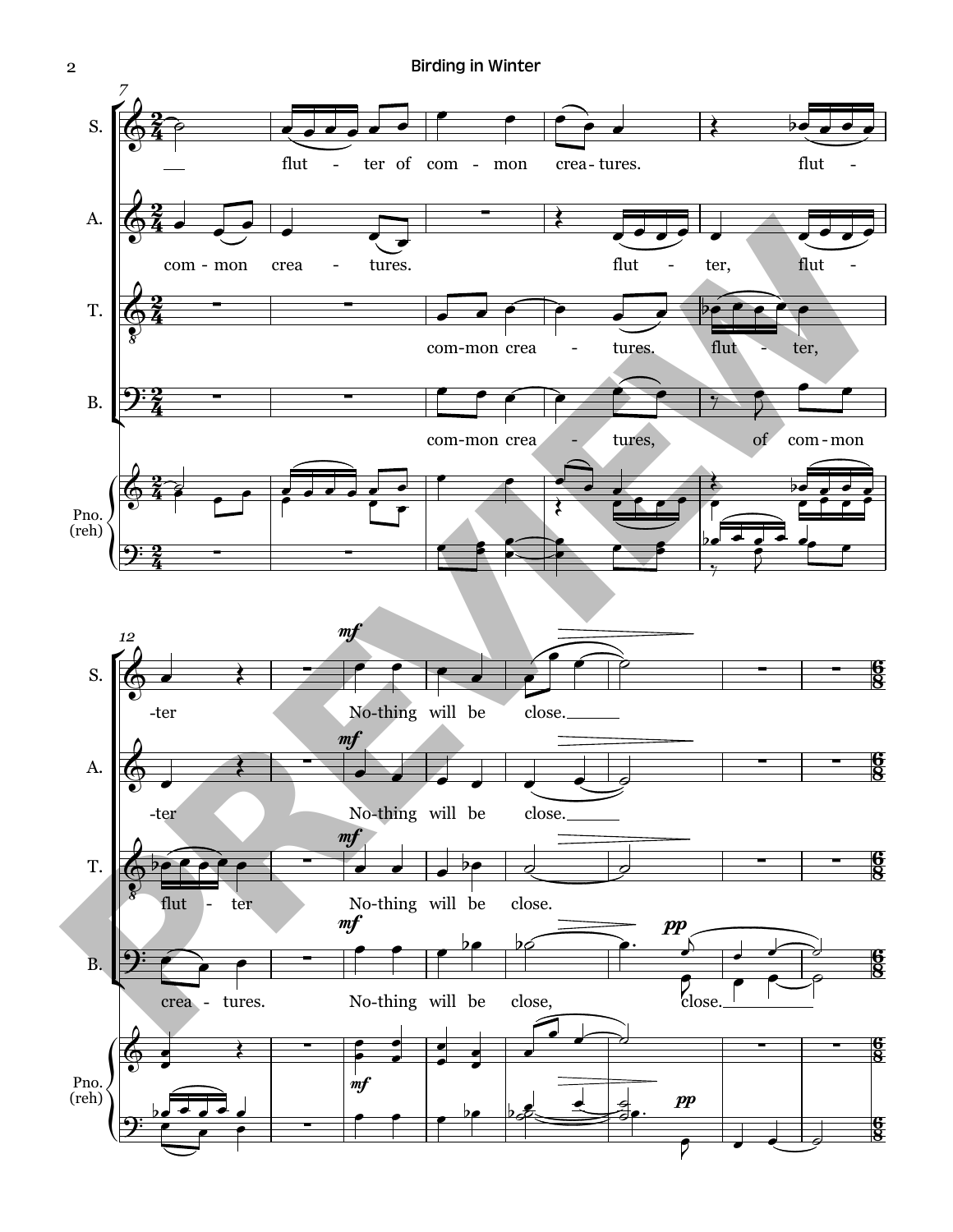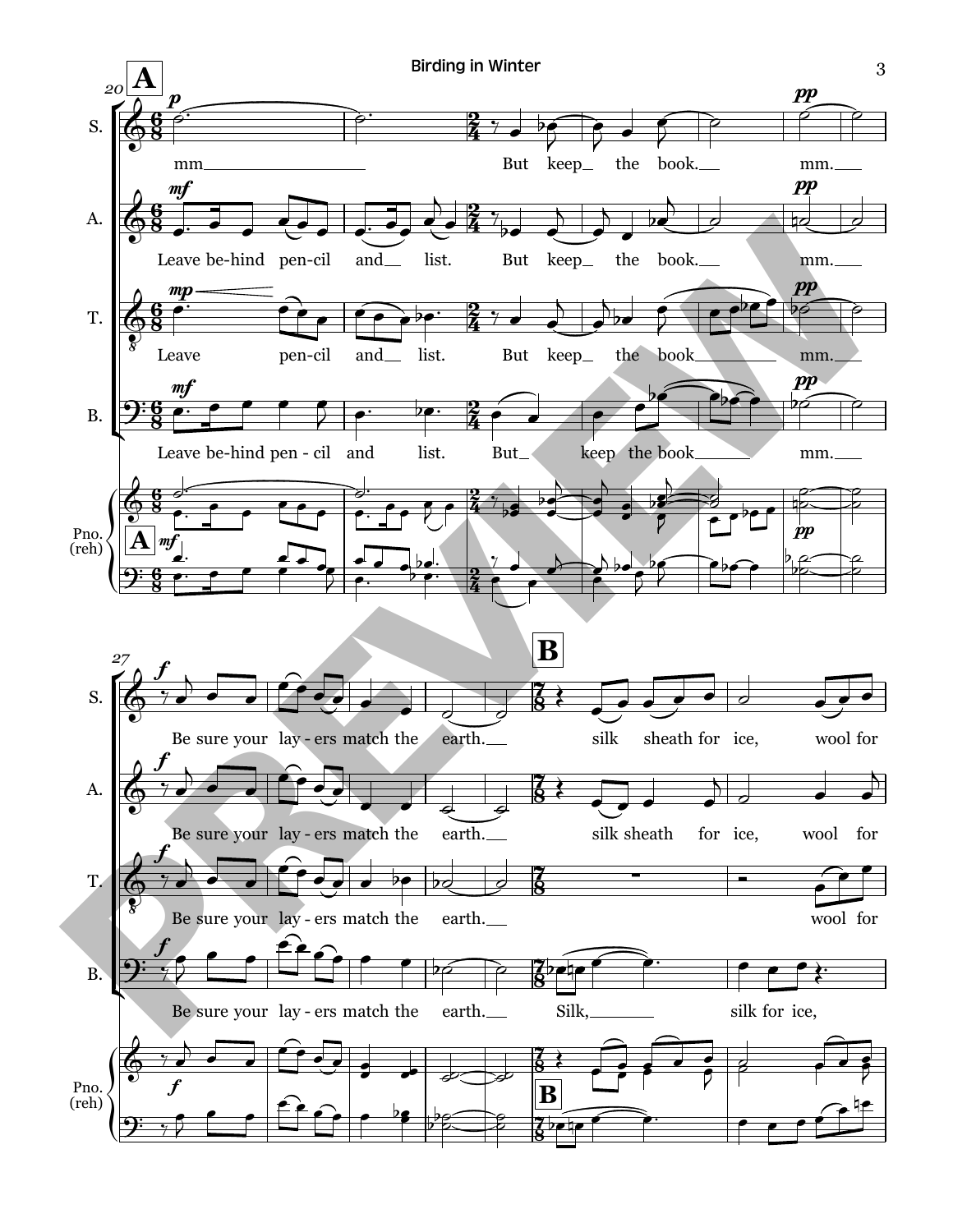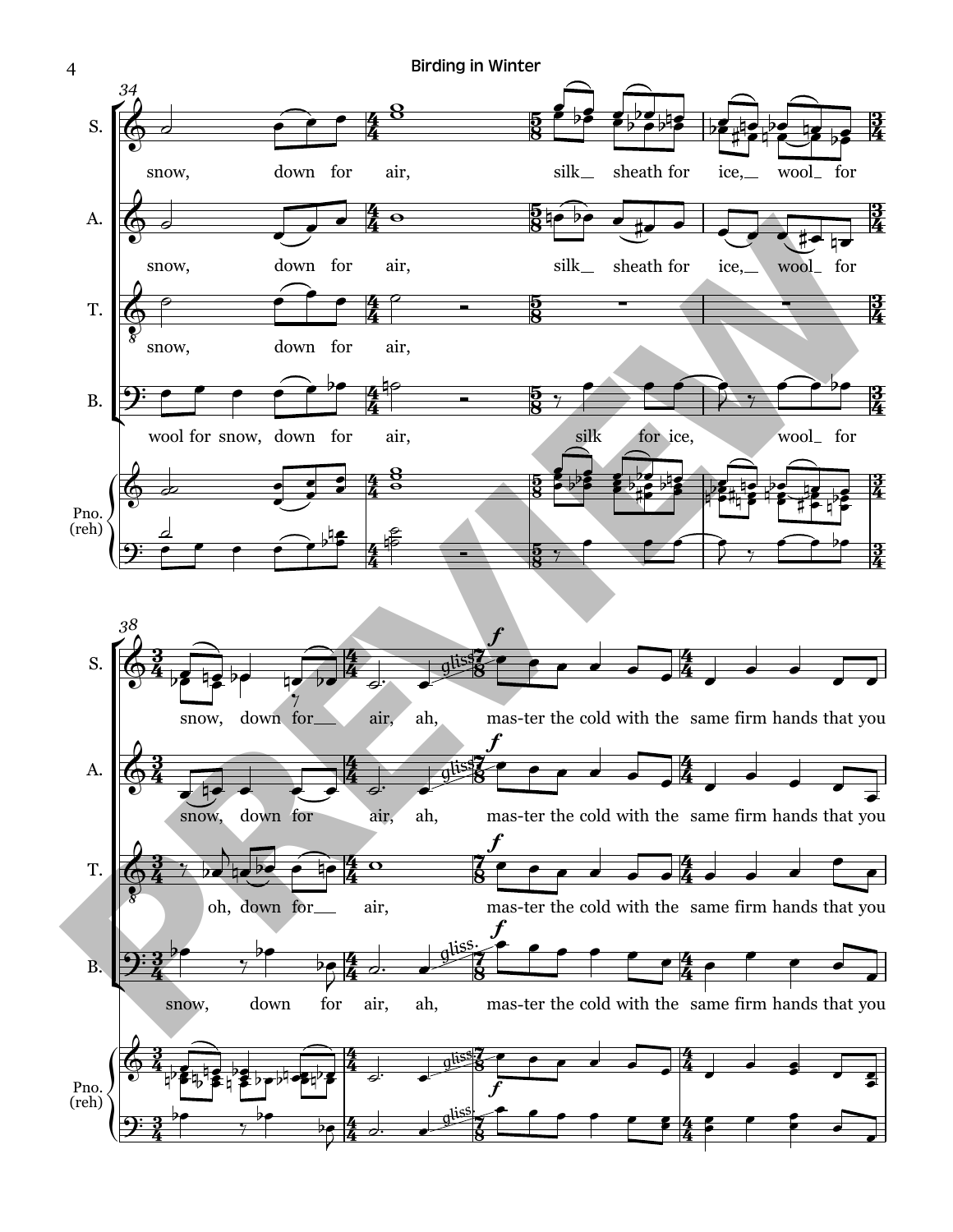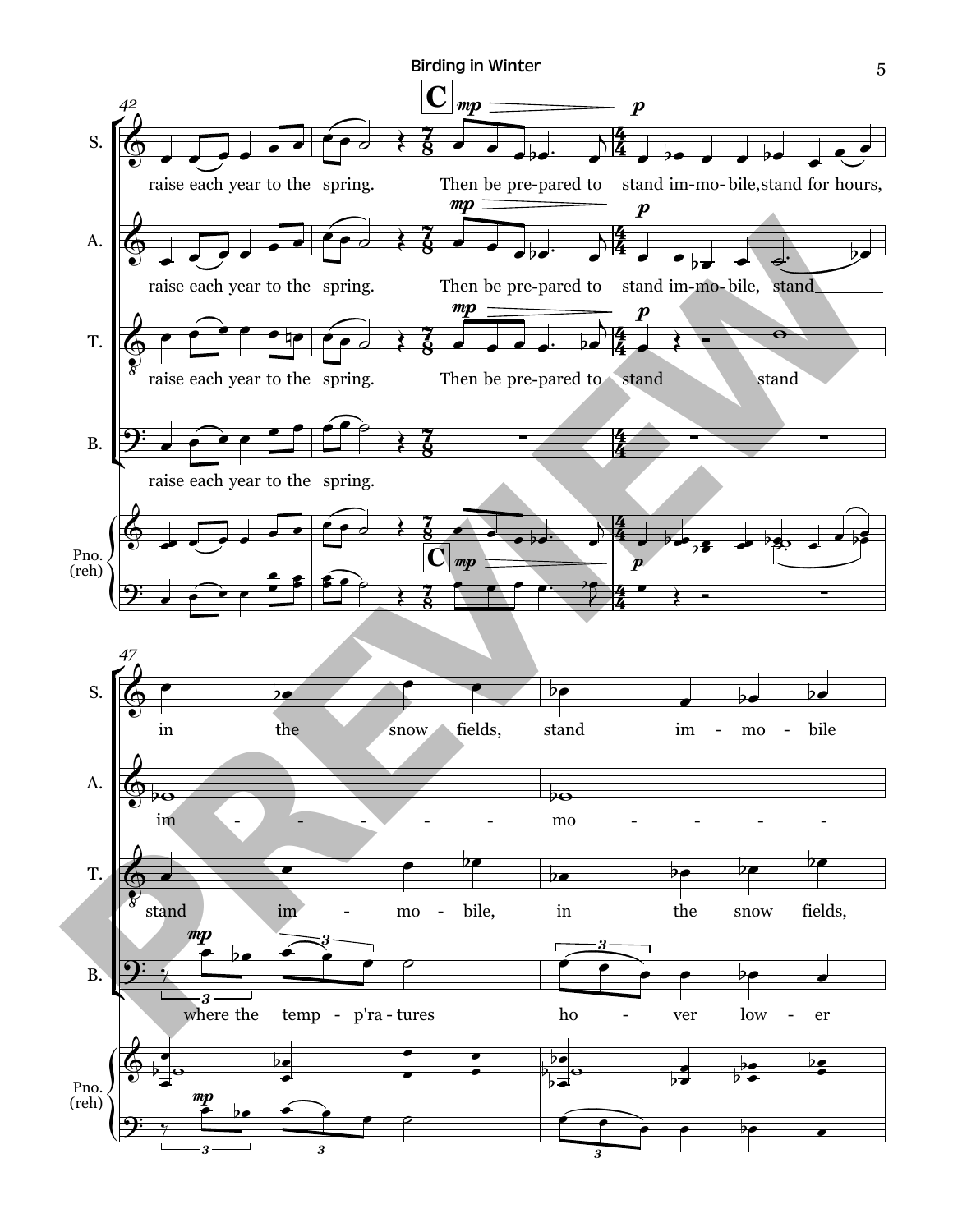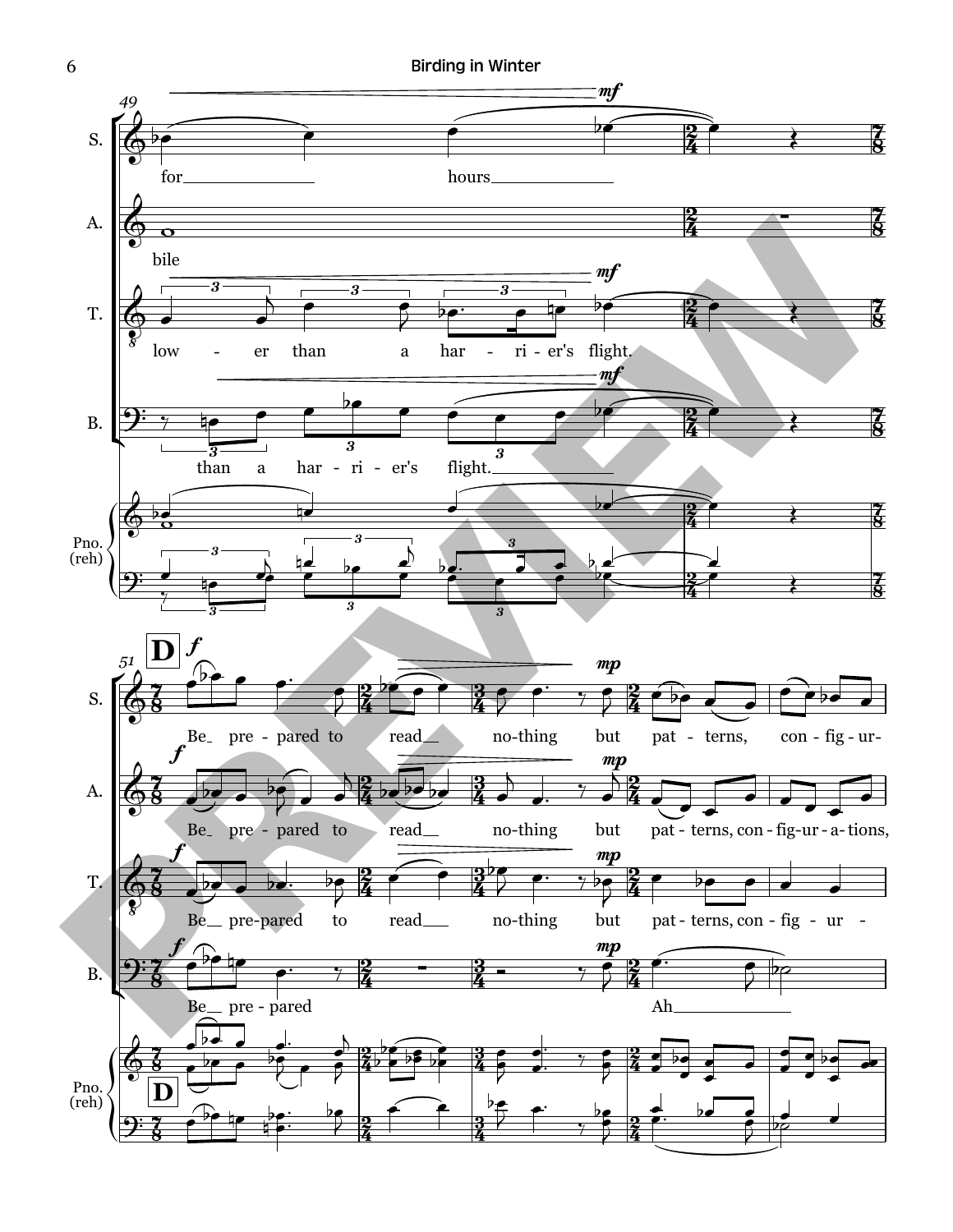



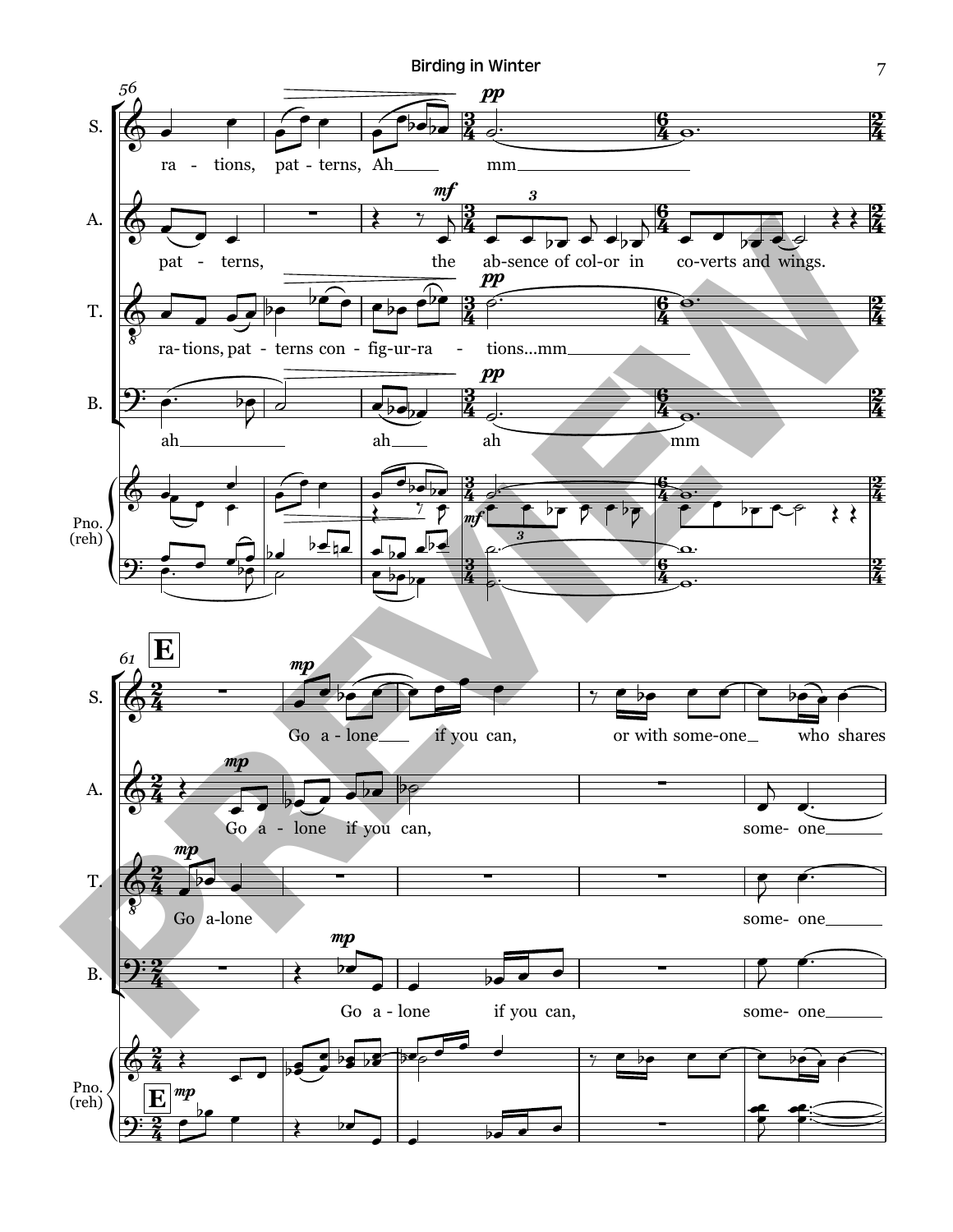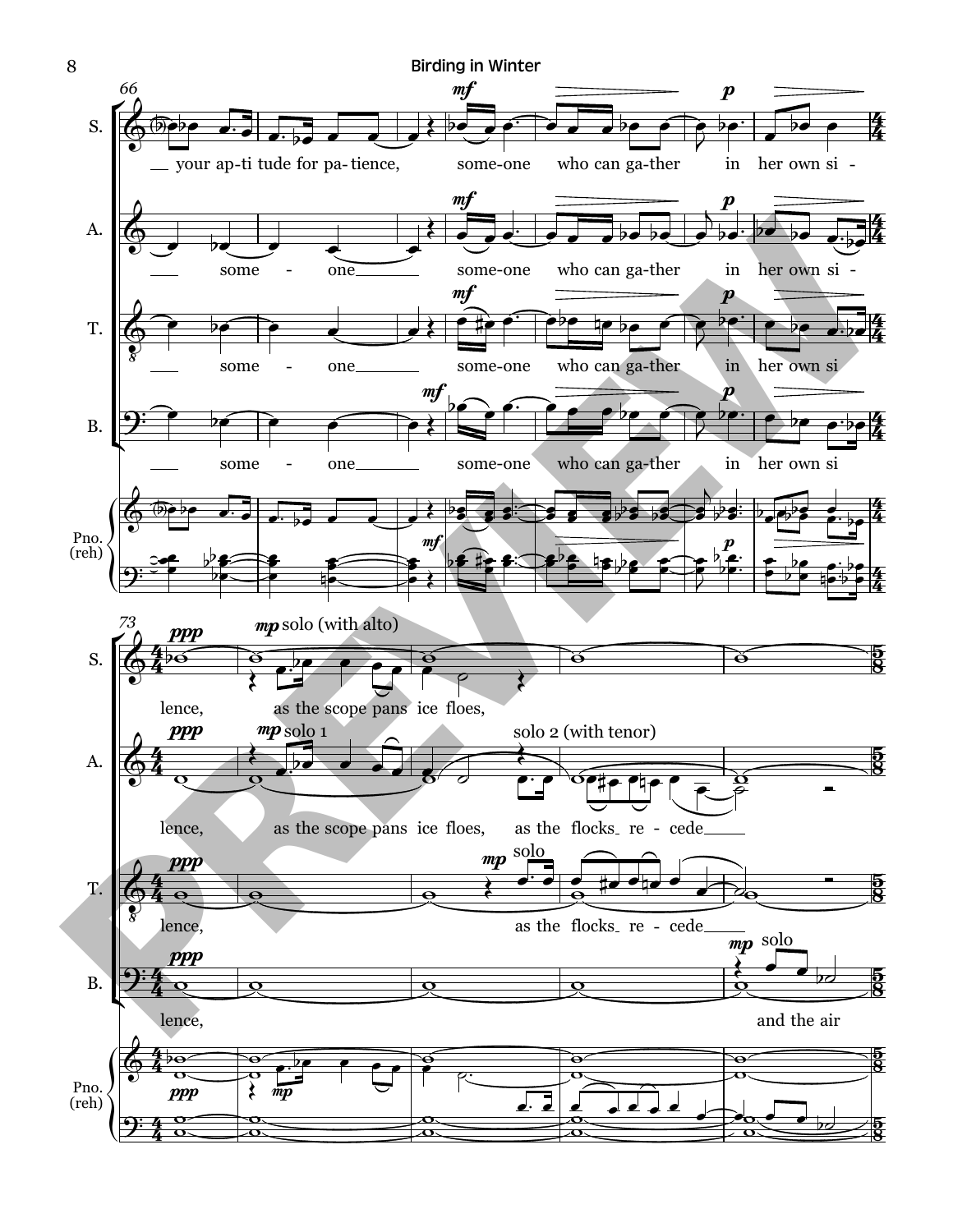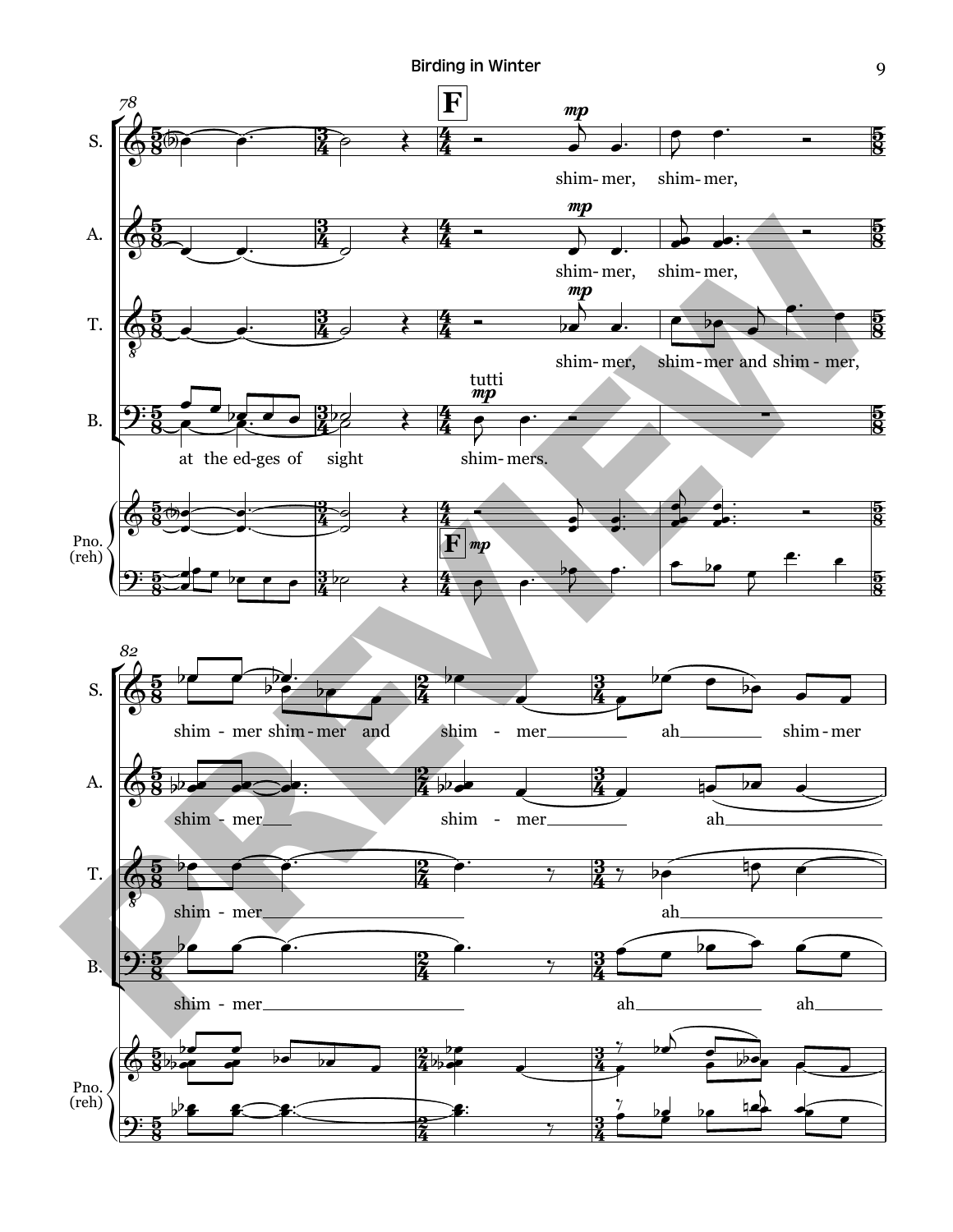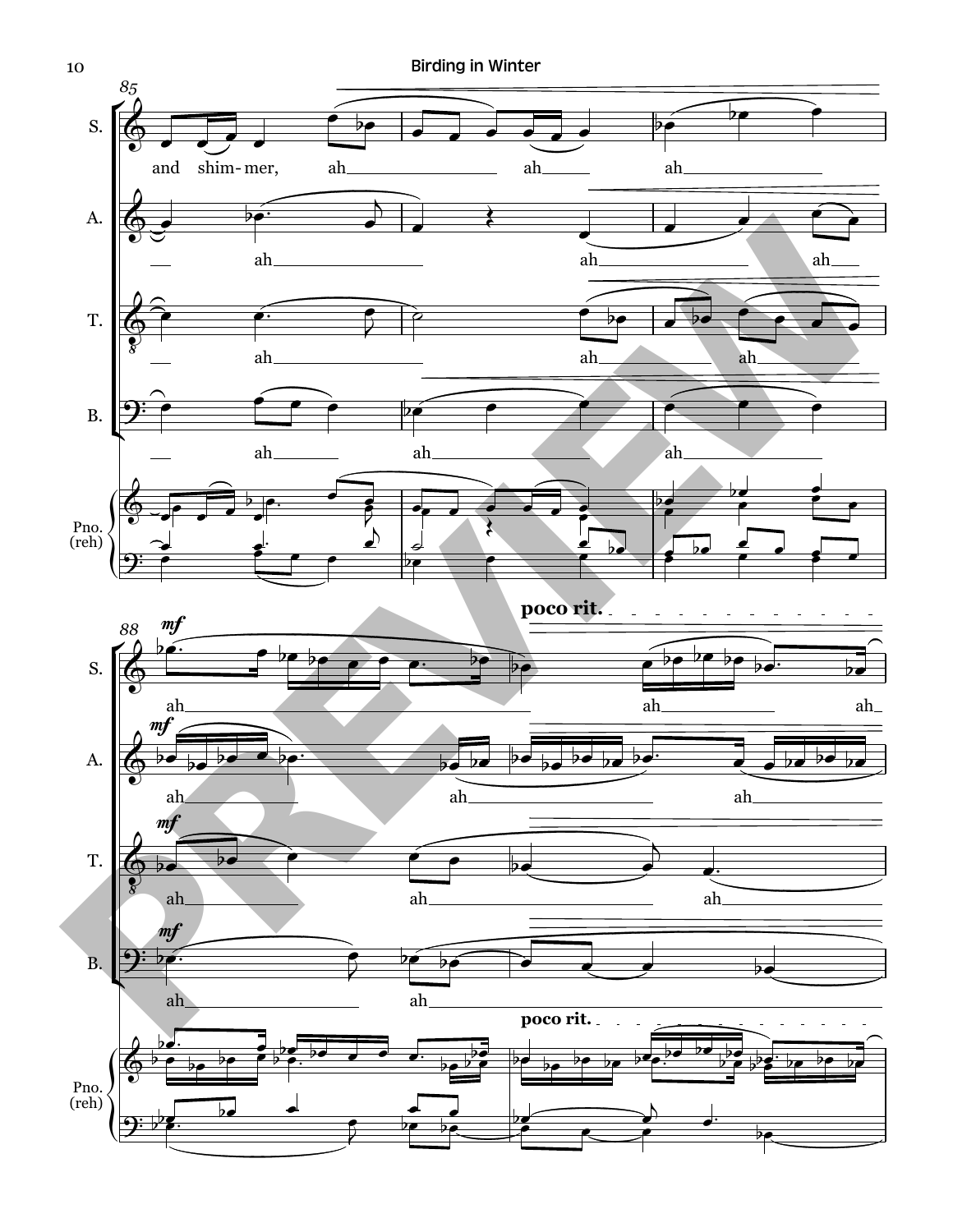